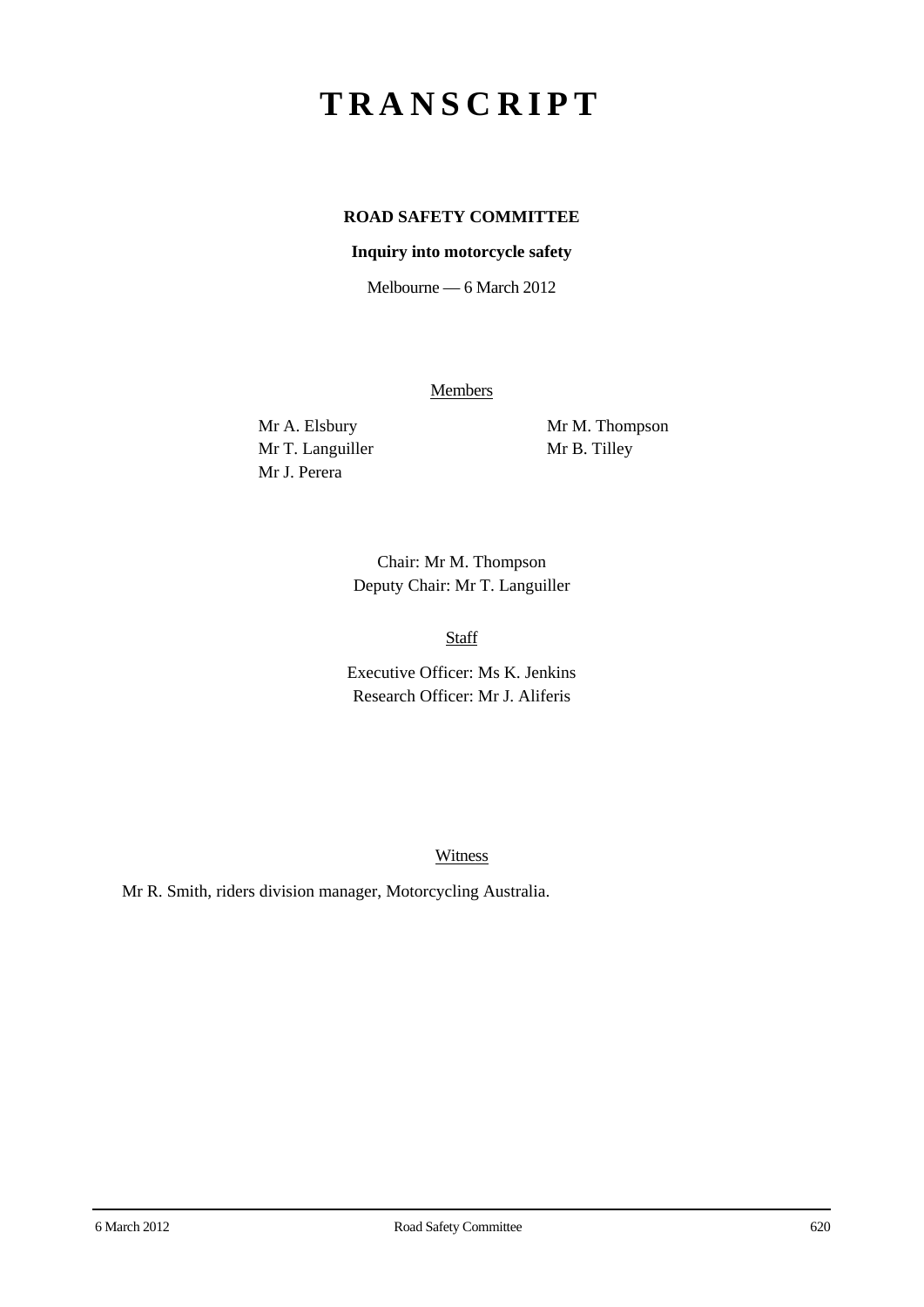**The CHAIR** — Welcome to the public hearings for the Road Safety Committee's inquiry into motorcycle safety. The committee has received some 74 written submissions since the release of the terms of reference and inviting of submissions. The purpose of these hearings is to obtain further evidence from selected witnesses covering the terms of reference of the inquiry. Hansard will be recording today's proceedings and will provide a proof version of the transcript to witnesses so that any typographical errors can be corrected and it can subsequently be returned to the secretariat to be placed on the committee's website. I would ask witnesses and observers to respect the rights of witnesses and the responsibilities of the committee by keeping noise and movement to a minimum, and I would ask everyone to adjust their mobile phones, so that they are switched off or on mute.

To the witnesses today, thank you for attending the hearings, and I will inform you that you have the benefit of parliamentary privilege in relation to anything that you say here today; however, once you leave the hearing, anything you say or publish outside this room is not so protected by parliamentary privilege. Should there be any evidence that you would like to give in camera, we are happy to take that on board as well. When you commence speaking, it would be helpful if you could introduce yourself by way of name and appropriate contact address for the benefit of Hansard. Thank you for coming, and we will be pleased to hear from you today, following which we have a number of questions that we would like to ask.

**Mr SMITH** — Thank you. My name is Rob Smith. I am the manager of the Australian riders division of Motorcycling Australia. They are located at 147 Montague Street, South Melbourne.

**The CHAIR** — During the public hearings in Geelong you shared concerns about the quality of accredited training and licensing providers. Are you able to expand on these concerns?

**Mr SMITH** — My primary concerns are twofold, the first being delivery of the content of the training programs and the other being the audit process administered by VicRoads. If we deal with the first one, the content, currently VicRoads imposes requirements to ensure that there is a standard of delivery, and that standard includes key activities and key skills associated with safe riding. When the program was initially undergone back in 1993, a lot of care and thought was put into the standards and also the competencies that might be expected of a learner rider and a person seeking a licence. As you are aware, there are two stages involved in getting a motorcycle licence — the learner permit and the licence. Those competencies were clearly defined and fell into two broad categories, the first being the physical activities of riding the motorcycle and the second being the strategic activities associated with riding a motorcycle. As time has gone on there has been a gradual erosion, if you like, of knowledge. In part this is due to the fact that the organisations accredited by VicRoads are commercially driven, so there is a bottom line to consider, but also the quality of the training of the trainers has suffered over time. The core competencies have become massaged so that they are no longer as difficult for a person to achieve. Primarily this is being driven by the fact that most schools want to appear successful. They want to be the school that ostensibly provides the best training and has the highest pass rate, thus gaining a commercial advantage in the marketplace. As this has gone on, the end result for the person leaving the learner permit process — in terms of their physical skills of operating the machine — is in my opinion substandard.

If we approach the second issue, which is the one of strategic training, again what has happened is that in many cases this is now little more than lip-service. There are basic tenets associated with strategic riding that are delivered in a 'by rote' manner so that people learn by rote. In that way they are not really coached; they simply get a prescribed formula that is supposed to take them away and give them something to work with. There is always a caveat, which is, 'Right, now you have had this, the real learning begins'; however, if they are poorly prepared then in many respects they are behind the eight ball and they have to go out and find out for themselves just how dangerous the real world is.

The licensing process shares the same kinds of issues; however, theoretically the advantage of the licensing process is that the person who comes back will have gained some experience on the road. This is not always the case. Some riders complete the learner permit training, and, having completed that, they put the learner permit in their back pocket, as it were. They then do nothing until the time comes when they can undertake the licence training.

In that period between the two compulsory tests, if you like — they are not really compulsory — they have gained no on-road experience and achieved no real familiarity or basic skill fluency with the machine, so they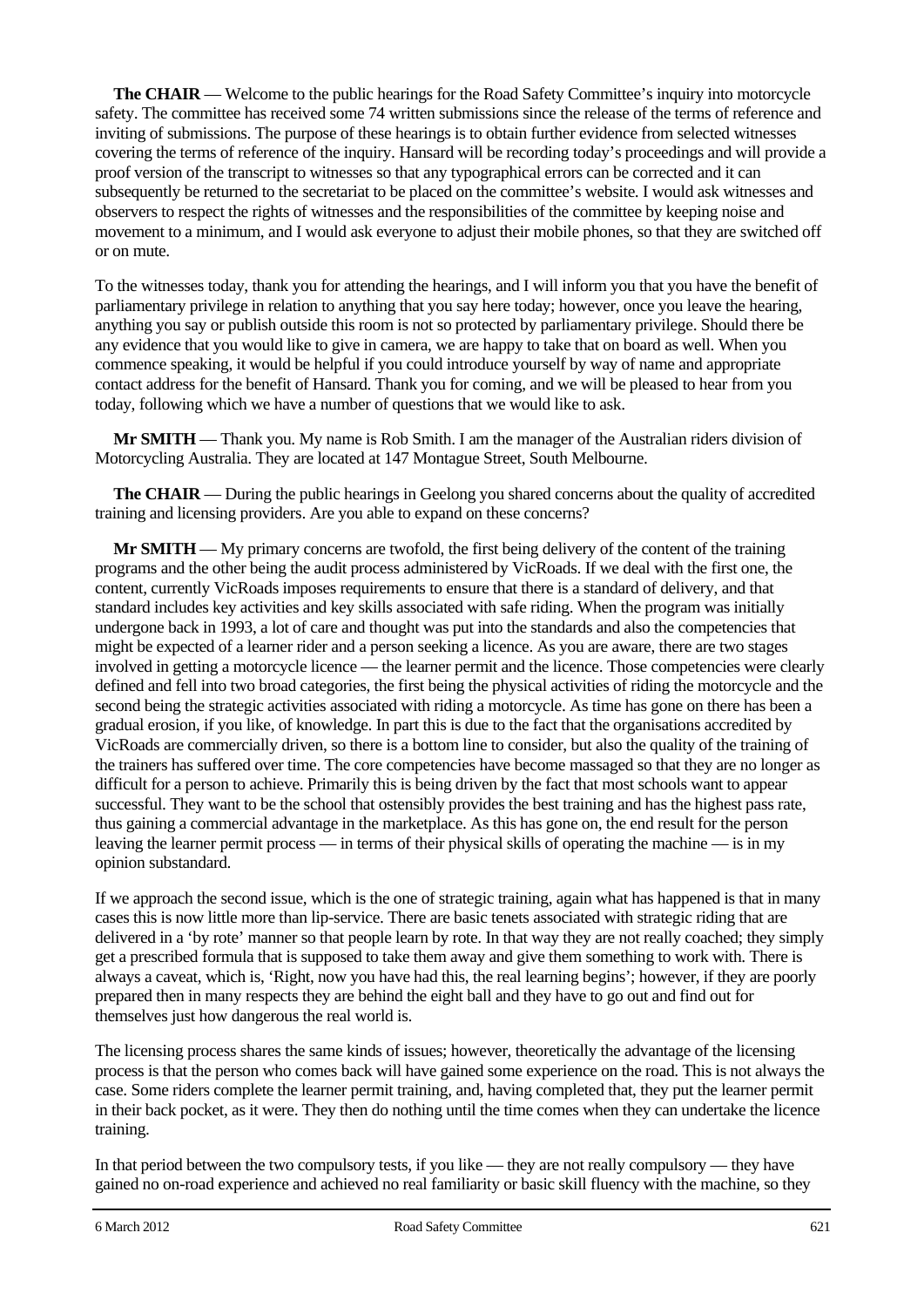have stagnated. They then turn up at the accredited provider, pay their money, jump on a motorbike, get the training and do the licence course. At the end of that there is a motorcycle licence skill test applied, oftentimes poorly, and they then go away with a licence.

### **Mr LANGUILLER** — Done by the trainer?

**Mr SMITH** — Yes. Again, they are underprepared. There is a need for a new system. I cannot see that VicRoads is ever going to go back and do what is required to make the old system work again. It worked initially, but over time it has fallen down. I believe that for VicRoads to go back and do that is to say 'We failed, we dropped the ball and we do not want to have to do that. We would rather say that the old system is old, we need a new system, let us go and create a new system that enables us to move forward without having to address the issues of the old system'.

This may not be a bad thing, as when I was originally working for VicRoads back in the 90s as the chief motorcycle instructor, the test and the program that was put in place always had a projected life of no more than 10 years. I can remember on many occasions saying that there would be a need for further development of the program and the testing protocol to make sure that it kept pace with changes in technology, changes in educational techniques, et cetera. That has never occurred, so the fact that we are now looking at a new system, the graduated licensing scheme, is in my opinion a good thing. It gives us a chance to address those issues and move forward. However, the quality of the new graduated licensing scheme will depend upon the foundations that VicRoads puts in place to make sure that the quality of both the content and the delivery is ensured to make sure that the public can rely on what is being delivered by the accredited providers.

#### **Mr LANGUILLER** — How do you do that?

**Mr SMITH** — You have to have an audit process conducted by people who are expert, and therein lies one of the problems to date — that is, that VicRoads has no experts in motorcycle training and testing. They could have gone to other people, and they talk to the industry regularly, but the industry is motivated by different things. It is my belief they should have had independent input into the audit process; they should have had independent input into the delivery of both the training itself and what was needed to ensure the standards. If we are going to have a new system, the very first step, in my opinion, would have been to make sure that the foundation of audit had been laid. VicRoads has just released a document, which I believe you have, outlining the new system for motorcycle licensure. However, within that there is no mention of the audit process; there is no mention of how the quality is going to be controlled. I believe that is like building a house by starting with choosing the tiles and the roof and then laying a slab underneath it.

**Mr LANGUILLER** — In relation to the issue of the trainer being the same person who approves the licence, what do you think about that? Shouldn't it be separate?

**Mr SMITH** — If the audit process and the standards have been ensured correctly, there would not be a problem. However, I believe there is a problem and I would support the idea there should be an independent tester of the basic skill fluency. That person should also be charged with the responsibility of auditing the delivery and the content.

**Mr LANGUILLER** — It would generate tension, wouldn't it? It would force the trainers to lift their game, if there is a game to be lifted.

**Mr SMITH** — Yes, I think there is a game to be lifted, most definitely. I think if you had that process it would create the need for the standard to be lifted. I do not really understand why VicRoads has not been able to ensure the standard — a lack of commitment, maybe, certainly a lack of desire to address it in an appropriate way; and that desire needed to involve other people. Therein lies the problem in that much of what VicRoads does, it does from a standpoint of, 'We know best. We are the people who know about road safety, therefore we have a vast array of information and academics, et cetera, who can support that. You really do not know and thanks for your advice but we are going to do it our way anyway'.

**Mr LANGUILLER** — Thank you. I will go on to the second question. It has been made clear to the committee that the current provider scheme is focused on delivering training based on the needs of paying customers. That has meant that some types of training, such as off-road training, are not offered by the majority of providers. A past recommendation by this committee was that the training programs should be provided by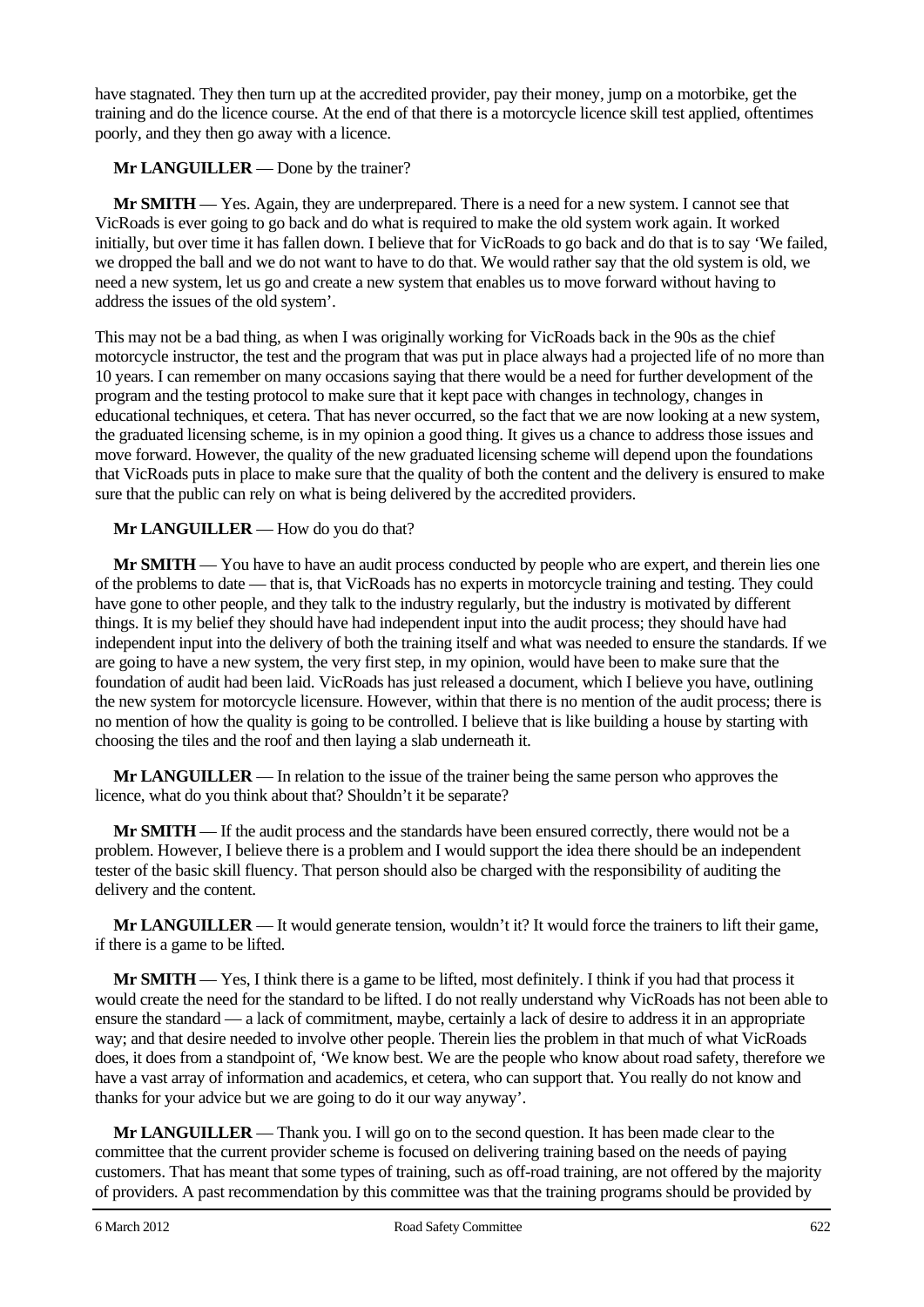private organisations except where the cost of doing so would be prohibitive, in which case VicRoads should provide those services. What are your views on that?

**Mr SMITH** — VicRoads used to provide training. Certainly when I started working for VicRoads in 1990 they provided the service and used a combination of full-time VicRoads employees plus trained volunteers to deliver that program. It was seen that in order for the accredited providers to be commercially viable VicRoads should not be in competition with those providers, and I believe there was significant negotiation between one of the primary providers and VicRoads at the time to ensure that VicRoads ceased delivering those programs. VicRoads was happy to stop doing that because there was a cost involved. They were happy to hand it over because the catchphrase at the time was 'outsource', so everything was to be outsourced to those providers.

Do I think that VicRoads could do that again, could go back? It would require a courageous move on the part of VicRoads leadership and executive to do that. It would require a significant amount of money. The accredited providers would probably object because they would see it as competition.

**Mr LANGUILLER** — But do they provide off-road training, for example? Is there a sufficient number of qualified expert trainers out there in the field in reality?

**Mr SMITH** — Can I just clarify — when we talk about off-road, are we talking about off-road as in dirt bike or off-road as on a bitumen range, off the road, which is currently the situation?

**Mr LANGUILLER** — I would think both. I think we need to know about both.

**Mr SMITH** — Okay.

**Mr LANGUILLER** — By and large the off-road includes both, doesn't it?

**Mr SMITH** — At the moment there is no off-road and, let us call it, dirt-based training that is required for anything to do with licensing. That is a completely separate issue, and it is certainly linked to road safety, but it is not part of the licensing issue. If we are talking about off-road in relation to the licence process, from learner permit to licence, then we are talking about bitumen-range activities that are attached to a school and are off the highway. They are on private property. Generally the activities are conducted behind a gate so that there is no chance of traffic coming in off the road and interfering.

That kind of off-road training presents problems simply because of the cost of real estate. Certainly in rural areas there is a problem with delivery in that it is hard to find real estate that is suitable for the delivery of these programs. Anybody wanting to set up a school in the country has to buy a piece of land or rent a piece of land that either already has good quality flat bitumen laid on it and a classroom or they have to invest in it themselves. That historically has been the problem. However, organisations like DECA travel around with a mobile classroom to rural centres delivering programs I believe in places like cattle market squares. How successful that is, I do not know.

Getting back to the issue of off-road and dirt-based training, most dirt bike riders learn to ride in paddocks or illegally before they turn up for a licence, and they do that at a young age. The operation of the machine is already part of their skill set. Transitioning over to on-road skills is often seen as pointless if they do not intend to ever ride on the bitumen. It may well be that there is a need for recognition of that, and that may be something that could be part of examination of the licence process, so that there is a junior licence program. Currently we have thousands of under-age riders riding dirt bikes illegally.

One of the propositions that has been put forward is that there be a junior licence system that links the junior licence to the parent's licence, so the parent becomes responsible for the activities of the junior rider. I believe this is something that deserves significant attention. It has been largely ignored. When we initially discussed the new graduated licensing scheme I can remember having a conversation with someone from VicRoads and saying, 'At last we have the opportunity to do this in a holistic sense, look at the entire licensing process and create a process that captures both off-road riders — dirt bikes — and road riders'. If we do that, we will have a significant improvement in road safety, but it requires somebody to do it. I do not believe it has occurred.

**Mr LANGUILLER** — I want to seek clarification. Currently the under-age riders ride without licences?

**Mr SMITH** — That is correct. Go to any state forest, any paddock or indeed any parkland at weekends.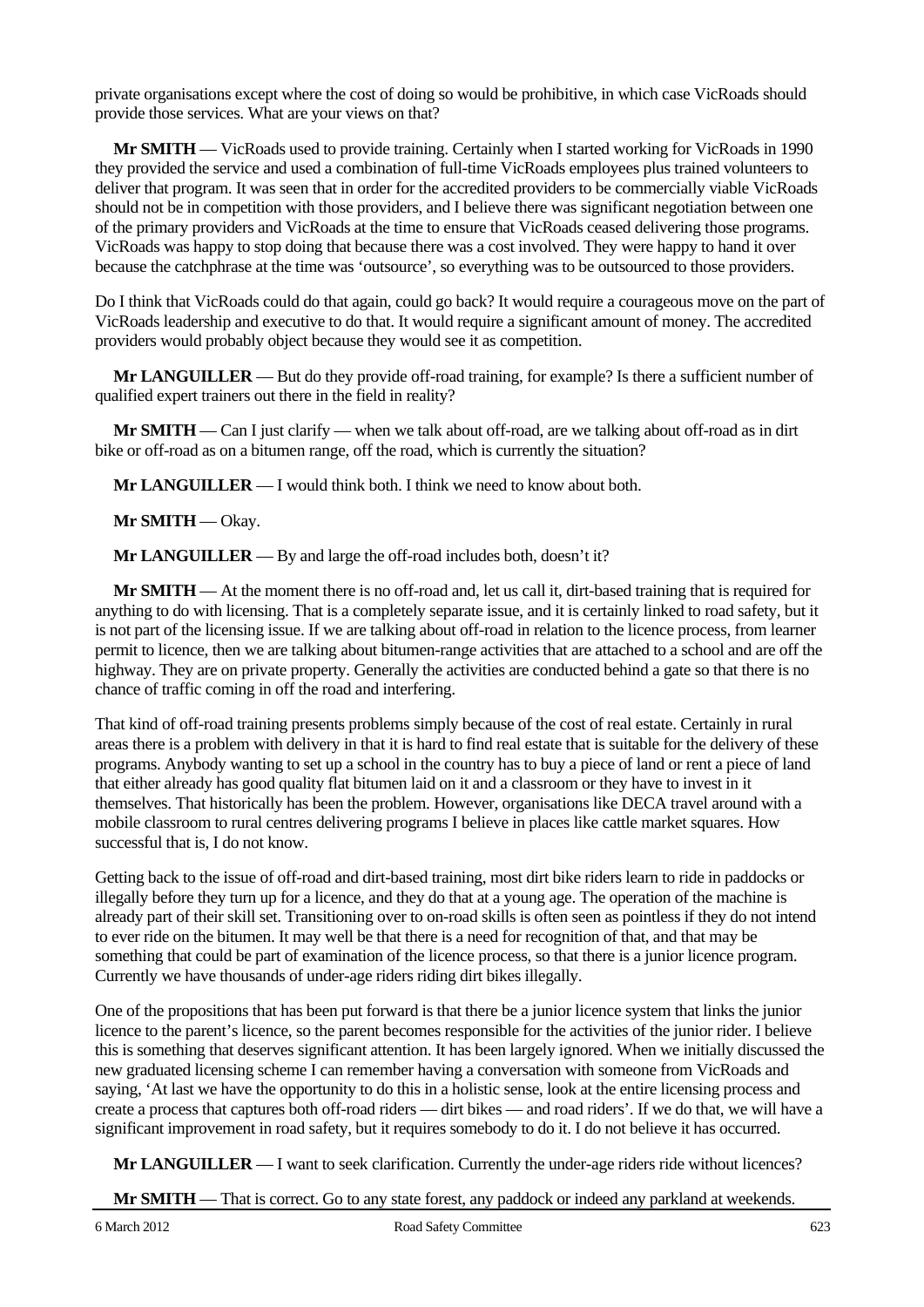**Mr LANGUILLER** — Has the proposition you are advancing of attaching that junior licence to the parent happened anywhere else?

**Mr SMITH** — No, this would be a new process and a new system. It would be something that the rest of the world would be very interested in because many places share the same problems.

**Mr LANGUILLER** — It would engage parents to take responsibility.

**Mr SMITH** — Absolutely.

**The CHAIR** — Where does the idea come from?

**Mr SMITH** — It came from a policeman who attended the old Victorian Motorcycle Advisory Council some years back. I believe he was from somewhere like Albury-Wodonga or Shepparton. He was a trail bike rider himself. He brought the idea to VMAC and suggested it. Nothing really happened as a result.

**Mr LANGUILLER** — This was your opportunity to claim ownership of it.

**Mr SMITH** — I do not believe in claiming ownership of something I did not do.

**The CHAIR** — Thank you for your forthright process. I note the error of my colleague. It may have been a person by the name of Rod Lay who certainly has a keen interest in motorcycling matters in the north of Victoria.

**Mr SMITH** — Yes, I believe it may have been. I think it was.

**The CHAIR** — He takes an interest in these matters. Do you feel that could be an effective measure by virtue of the engagement of parents in the training process so that there is some legal avenue for it to be supervised?

**Mr SMITH** — I think it has a lot of benefits and not just from the licensing of the individual who is going to ride. It also means that there is an opportunity to establish a registration system for the motorcycles. That way we can look at the safety of the motorcycles, and we can then deal with the issue of stolen bikes, which is a big issue, because there is some level of traceability. It means that there may be avenues for TAC to provide cover for these people. TAC will probably be white with fear over this, but it is something that I think is important. If you are going to do this, you have to do the whole thing properly.

**Mr LANGUILLER** — Somebody picks that up anyway; I imagine it is Medicare, the feds or the state. I agree with you.

**Mr SMITH** — You have to approach this whole thing holistically and see how it dovetails in the broader sense with everything to do with licensing and registration. I believe this has that potential to address all of those issues. As a road safety enterprise the benefits are potentially huge.

**The CHAIR** — Thanks very much. We have heard evidence from the RACV that training post-licence is not supported by evidence, yet many riders have told the committee that post-licence training and ongoing training is a vital tool in keeping them safe on the road. Can you share your views on the importance of training before and after licensing as a trauma-reducing measure?

**Mr SMITH** — Sure. First of all, I am amused at the irony that an organisation that delivers on-road training to drivers cannot see the benefit of what they are doing. In terms of on-road training post-licence I would suggest that RACV look at themselves and say, 'Is what we are doing achieving anything?'. I think there is a definite need for post-licence training. Currently the majority of that training is skills-based. High-level training, as it is sometimes termed, or advanced training is usually about bitumen-based exercises on a range or track and centres around cornering skills, braking skills et cetera.

Motorcycling Australia has recently started delivering on-road strategic training. I am a big believer in that process. If it did not work, the police would not train advanced drivers; there would be no point. If it did not work, we would not be training ambulance drivers to be advanced drivers. We can say yes, but they are driving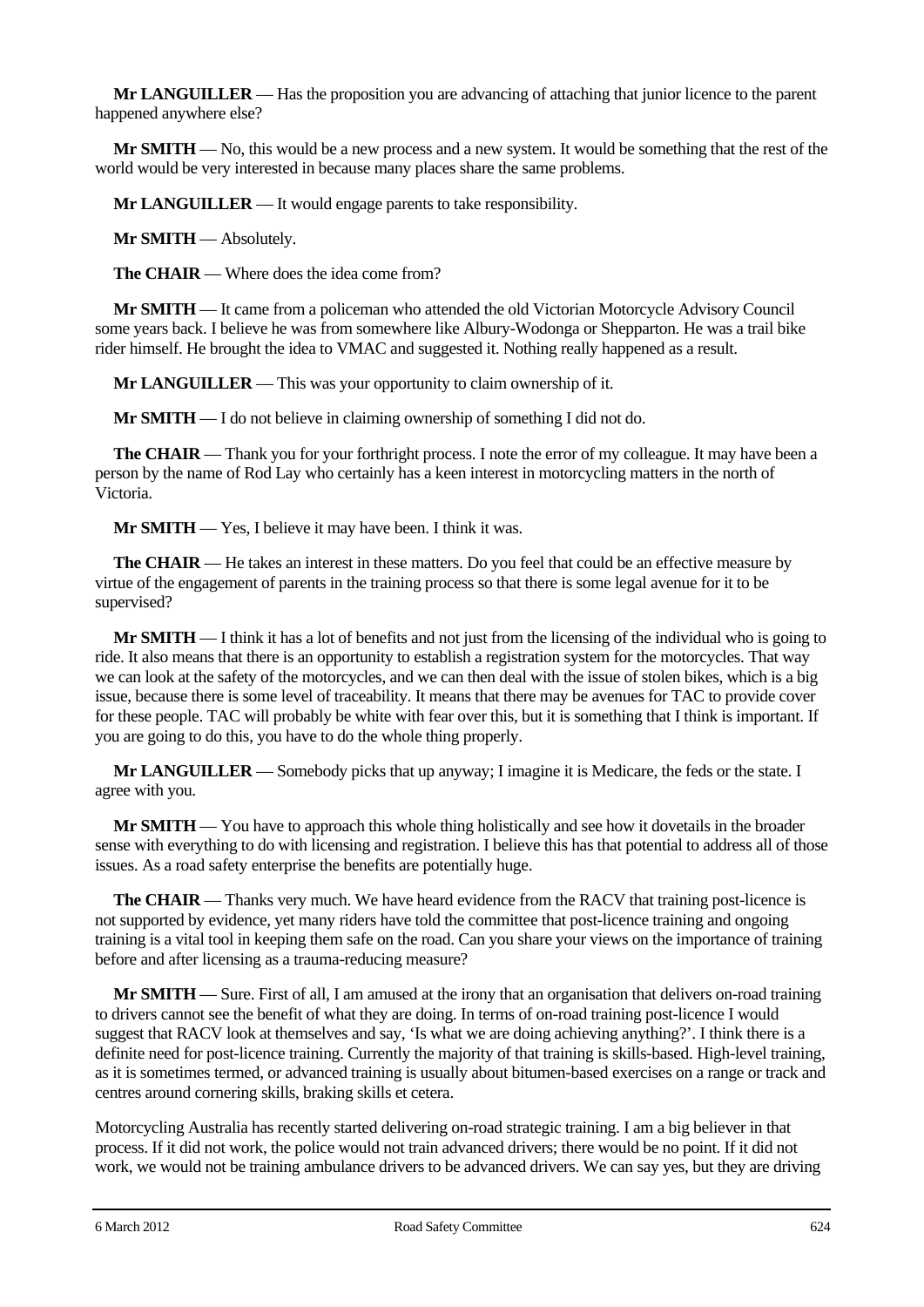to an emergency. Nonetheless the skills that they have to use in terms of collecting information about the environment, processing it and putting it into a plan are the same skills that a rider needs.

The vulnerability of a rider requires advanced information gathering and planning skills. If we accept the vulnerability, then we need to accept that there needs be an increased level of training to deal with that vulnerability. The fact that there is no evidence says more about, no. 1, the people collecting evidence, and no. 2, the method of collection. In the old days the data collection was old-fashioned. We have mechanisms now that will allow us to measure performance far more objectively. There are in fact a couple of reports available, one from the University of Nottingham in the UK, that support through the Institute of Advanced Motorists the premise that advanced training does in fact produce safer riders.

**Mr LANGUILLER** — If there is one thing that comes to mind in terms of my recollection of submissions by Victoria Police and their analysis of serious collisions and fatalities, it is driver error. Time and again they have put to us in this committee that there is a very significant issue of driver error. Based on that, one would assume that additional training would not be a bad idea.

**Mr SMITH** — Once again, the issue is broader than just additional training for motorcyclists and has to extend to drivers. Drivers generally are — —

**Mr LANGUILLER** — As in car drivers?

**Mr SMITH** — Yes, car drivers are low-performance operators. They go through a licensing process that again tries to balance the needs of the public with commercial viability and the expediting of a process. At the end of that they get a licence and then they are waved away to be very happy in whatever vehicle they are going to be in, a vehicle which will protect them from the environment around them. They need to understand that they have a responsibility to all road users.

Currently we have a Road User or Abuser program, which is about being aware of cyclists. I look forward to that being extended to being aware of riders. Unfortunately in this case the prevailing attitude of many of the jurisdictions such as TAC and VicRoads is one that discourages motorcycling, despite the fact that the benefits are manifold. Certainly recent research from Belgium has shown that commuting motorcyclists can play a significant part in reducing travel times and pollution. There is still a belief that somehow motorcyclists are not only undesirable, but the riders themselves are risk-taking and irresponsible.

That catch-all kind of mentality can be recently seen in the TAC advertising campaign, 'Riders, it is up to you'. That is bit like saying to a woman wearing a miniskirt, 'It is up to you to protect yourself'. Society has to accept and protect all members of the society. The community needs to do that at a smaller level. Only then can we really address the issues in a way that is proactive. Everybody has to get on board with the fact that yes, we are different. We may not look like you, we may not dress like you, we may not do the same things as you, but we are all part of the same community. That acceptance is something that has to begin with organisations like TAC and VicRoads.

**Mr LANGUILLER** — If I may, you just reminded me of an interesting quote you put on record: 'Thanks for your advice, but we are going to do it our way'. Is that how you describe the relationship between yourselves and the TAC? I sense some institutional tensions — —

**Mr SMITH** — You sense? You would be right. I do not really understand how an insurance company like TAC can have become so powerful that they can influence policy in the way that they do. VicRoads has long had an unwritten policy of discouraging motorcycling. It was there when I worked there, and everybody knew it. I was told categorically, 'We will never do anything to encourage motorcycling'. I do not believe that is their role. They should be even-handed. It should be about serving all road users. Part of the problem is that we are surrounded by organisations that no longer see themselves as serving the community. If we do not put in place checks and balances on all of those organisations that ensure that they understand their role and are even-handed and unbiased, then the current dogma will continue and we will not move forward.

Australia has fallen behind in recent times in the OECD ratings of road safety from 13th to 16th. I believe this sends a clear message to all of those involved in road safety that whatever it is that they are doing, it is not working. There is a move towards — —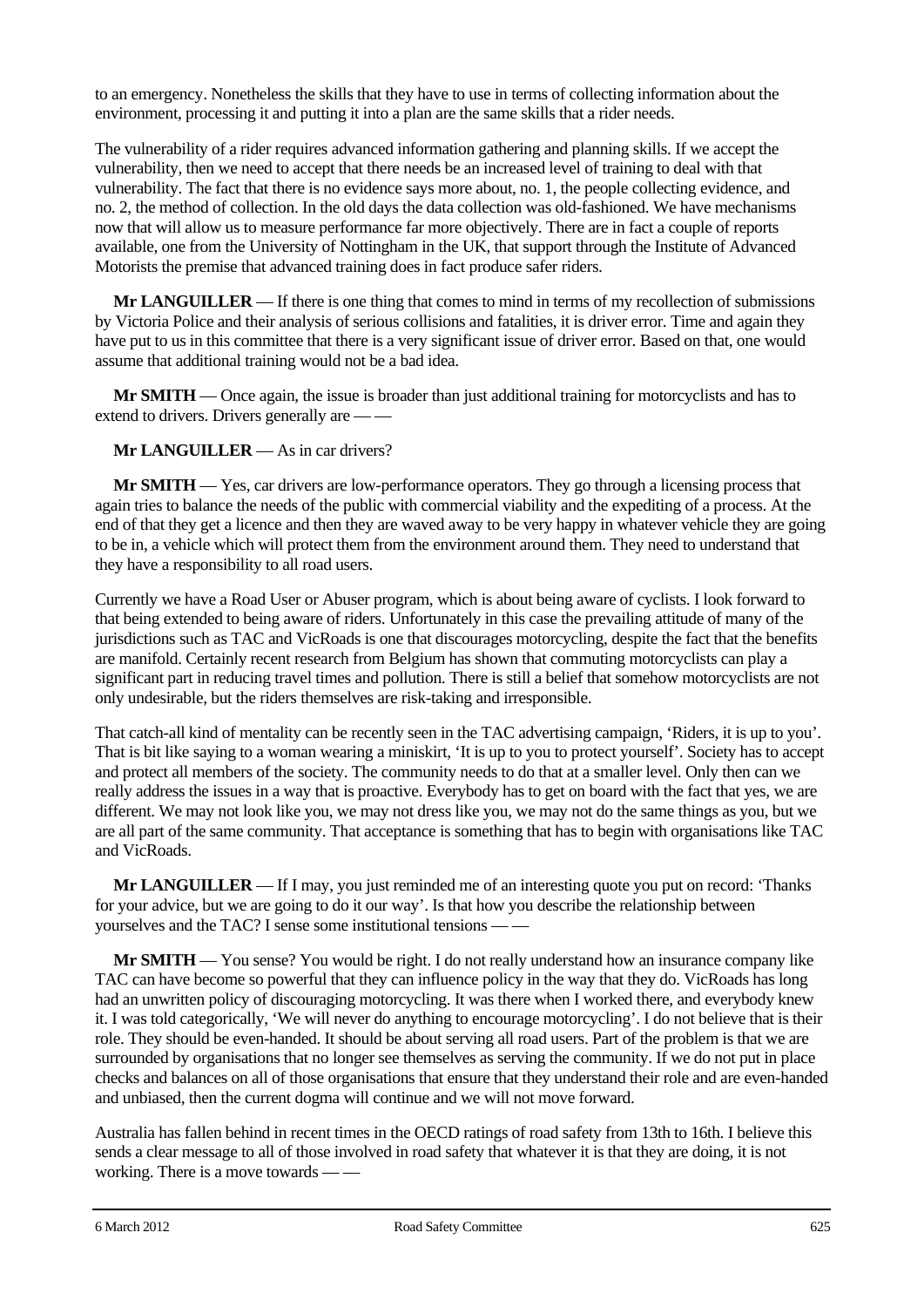**Mr LANGUILLER** — It would be fair to suggest that there are thousands more road users today than there were perhaps 20 or 30 years ago.

**Mr SMITH** — Certainly, yes, and we have to be evolving and looking at new methods. Some of those may fly in the face of what we are doing currently. There is a preoccupation with speed because it is easy. If you focus on speed and demonise speed, it allows lazy road safety programs to perpetuate. The real issues lie in getting the community to accept responsibility for what they are doing and for each other, but unfortunately there are people who have made careers out of peddling the same dogma. They will continue to do that until someone says, 'Righto, that is enough, come up with something new' and, as I said, puts in place a system with checks and balances, which makes them accountable. Otherwise we will stick where we are and we will slide ever backwards. I do not believe that is the way to go.

**Mr LANGUILLER** — If the structured standards are an important way of reducing motorcycle trauma, what issues, if any, have you identified with the way we build and maintain roads and infrastructure in terms of motorcyclists, and how can it be improved?

**Mr SMITH** — This is a really important question. I may have outlined what I call the green tree frog principal the last time I spoke to you, but I may not have. No? I will, then. The green tree frog is the most delicate organism in the environment and it reflects its environment in its health. If the environment is sick, then the tree frog suffers. The reason it suffers so much is due to its sensitivity. Within the road safety landscape, if you like, the motorcyclists, pedestrians and cyclists are the green tree frogs. If something is not right, if something is toxic in the environment to the most sensitive road users, then it manifests itself most profoundly amongst vulnerable road users. If you fix the environment so that those people are taken care of, everybody benefits.

#### **Mr LANGUILLER** — Can you give examples?

**Mr SMITH** — In the past we have carried out road safety surveys of the Great Ocean Road. I was involved in those audits as a road auditor and used my road auditing qualifications and crash investigation qualifications to provide input to VicRoads to address some of the issues associated with the Great Ocean Road. A lot of works were carried out. As a result there was something like a 36 per cent decrease in motorcycle injuries and fatalities on the Great Ocean Road. That is unprecedented in terms of gain, and it cost very little. However, that program has not been maintained. It was a one-off, and the Great Ocean Road is sliding back to where it was. But that clearly had benefits for motorcyclists. Those same benefits, although they were not measured, would apply to everyone. If you clear a sight line through a dangerous bend so you can see what is coming, everybody can see what is coming. If you make the edge of the road into bitumen so you have some run-off, everybody has run-off. In that regard I go back to something akin to the tree frog analogy: if we fix the environment for the vulnerable road users, everybody benefits.

We need to turn the pyramid of need upside down. Currently the pyramid of need is upside down as it sits, with the most people being the ones that drive the policy and programs that are aimed at road safety and with the vulnerable road users sitting right at the very bottom, the pointy bit. Currently this is how it is. Because there are car drivers primarily associated at the top, we have an inverted pyramid. That gives this, and the vulnerable road users sit right at the bottom. So in terms of policy and expenditure everything is done to deal with car drivers and people who move around in cars.

# **Mr LANGUILLER** — The so-called majorities?

**Mr SMITH** — Yes. If we turn that up the right way so that we put vulnerable road users at the top, everybody benefits. But we need to elevate the status of VRUs, and that includes motorcyclists; we need to recognise their needs. If you create the environment that does not kill them, everybody wins. But again that requires a philosophical change within the current organisations that deal with road safety. People do not really want to have to put motorcyclists at the top, because it means that suddenly there is a problem there that you have to actually look at and deal with in a way that goes beyond thinking, 'Well, the big stick did not work, let us just get a bigger stick'.

**The CHAIR** — Thank you, and I think you make a good point in relation to the vulnerability of pedestrians, motorcyclists and cyclists. There are some users of vehicles on the roads which might be a combination of being a bicycle that is engine driven in part as well, which is another smaller subset.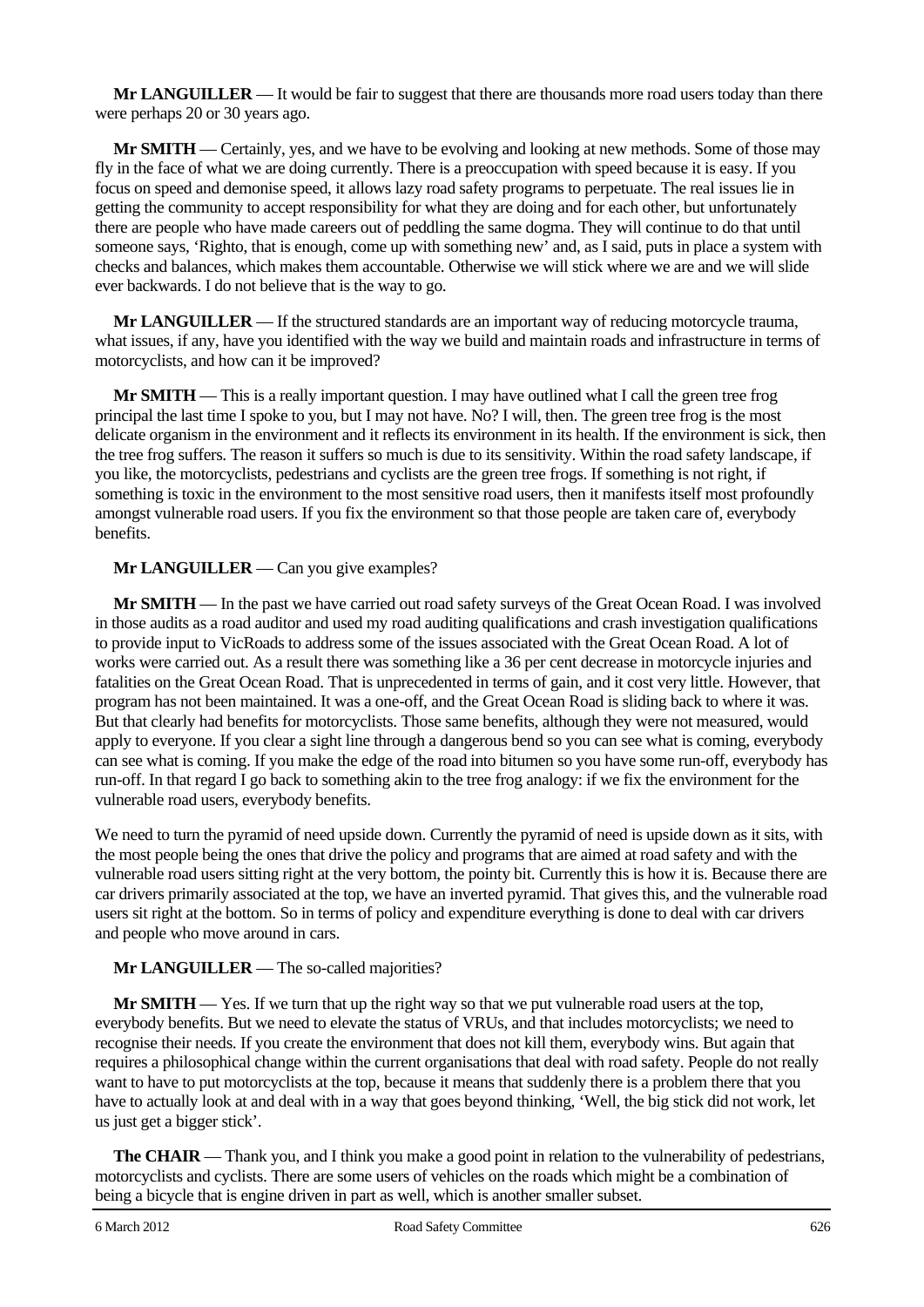# **Mr SMITH** — Yes.

**The CHAIR** — Can you detail to the committee your understanding as to why the on-road testing component for motorcycle licences was dropped?

**Mr SMITH** — Why it was dropped?

**The CHAIR** — Yes, the on-road testing.

**Mr SMITH** — Sure. It was dropped for commercial reasons. It was originally brokered, I believe, by Honda Australia via the training with VicRoads and it was dropped for two reasons, one of which was the commercial viability of delivering an on-road testing process because it meant that you could not bulk test. Currently you can bulk test 6 to 12 people in a short amount of time on a range that is very self-contained. To do an on-road test would mean that you would actually have to go out with one person in order to be truly objective and evaluate their performance, come back and take out the next one. VicRoads used to do that function. I used to be an on-road licence tester, and it would take half an hour at least per person. They were allocated 45 minutes because they had to have a debrief and go through the licence issuing process et cetera — the administrative part of it — but the actual process of going out on the road took around 20 minutes to half an hour. That was not commercially viable.

The other issue was that there was a high level of unreliability on the part of those delivering the testing process. VicRoads's testers themselves were not reliable. They were not reliable in two ways. One was in the method they used. The other was that they were not particularly good at operating motorcycles, so there were a lot of crashes involved, which was costly and difficult for VicRoads. So VicRoads was happy to drop it on the premise that there is no evidence to suggest that an on-road test does anything, but the real reasons were primarily about commercial issues and the reliability of the delivery.

**The CHAIR** — Just to clarify a point, did you say there were accidents that occurred during the actual testing process?

**Mr SMITH** — VicRoads's testers would fall off their bikes fairly regularly.

**Mr LANGUILLER** — Why is that?

**Mr SMITH** — It came down to the selection of the personnel. As the person in charge of the standard we ran a lot of training for these guys, but many of them were what they would call old hands who were reluctant to be educated and were not what I would call professional motorcyclists. They only rode the motorcycle to do testing, so they did not have continuing experience and they were not really up to speed. Their riding skills themselves were deficient.

**The CHAIR** — Thank you. I would just like to take you back to a question we covered in part earlier in relation to off-road training. Just to seek a point of clarification, for some of the current testers to obtain the off-road sector of training area or the area of bitumen or a classroom is an expensive exercise. Could it be that, say, for some of the off-road aspect VicRoads could take a stronger role in the provision of such a training precinct?

**Mr SMITH** — Absolutely. If VicRoads were to do that, then the accessibility issues would be dealt with. Certainly some of the providers would be able to go and deliver a much higher quality product if that were to happen, and in many cases those areas already exist. The relationships that VicRoads needs to develop are the things that are important. As an example, if you go to almost any rural centre, you will find there will be a supermarket car park. If there was a relationship between VicRoads and that supermarket to rent or use an area of bitumen — it is already there — it could be used providing there was agreement on the part of both parties. So that cost is not necessarily as huge as it might seem, insofar as you do not actually have to go out and buy a piece of land and then put some bitumen on it. It just means you have to make the best of what is actually there. I would suggest that is a reasonably cheap way of going about providing access.

**Mr LANGUILLER** — So lateral thinking is required on the part of VicRoads, a bit of common sense.

**Mr SMITH** — That is a very wry smile.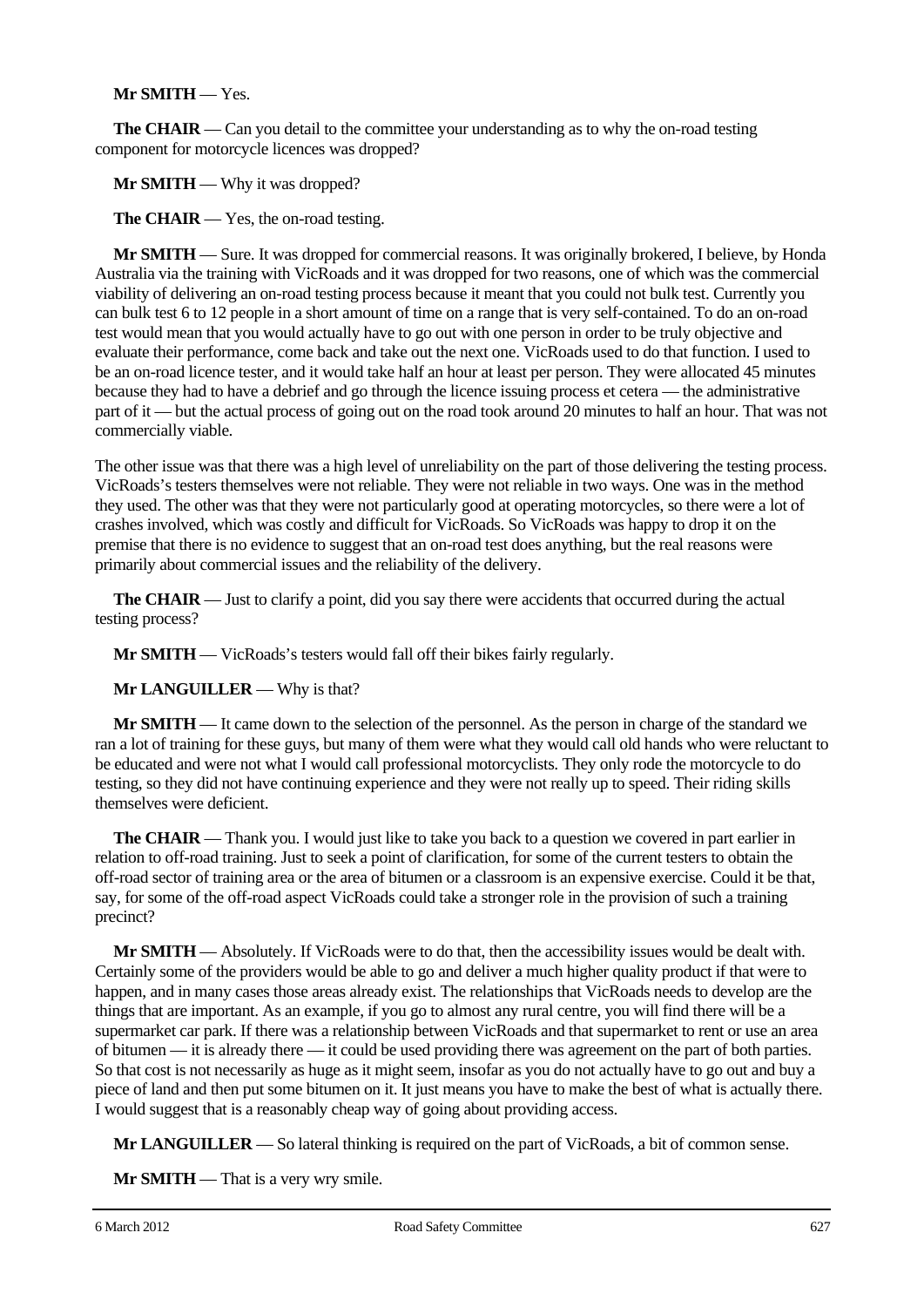**The CHAIR** — I will just clarify the second point in terms of off-road training: do you mean not only car parks but dirt areas as well?

**Mr SMITH** — There is no reason why dirt training could not take place in paddocks. You just have to develop that relationship.

**Mr LANGUILLER** — Or DSE could help.

**Mr SMITH** — I beg your pardon?

**Mr LANGUILLER** — The Department of Sustainability and Environment could potentially help.

**Mr SMITH** — Yes, absolutely. I am sure there is access. Part of the problem would be to do with containment, but if there was a relationship between VicRoads and the DSE where the contribution of VicRoads was to put up a fence, then you would have containment. By sticking a corporate head in the sand and denying the existence of off-road riding — and I am talking about dirt bikes — it means that we can sidestep the issue. Off-road riding or dirt bike riding has been something that has been going on and is in fact has been part of Australia's culture for along long time. And yet it has been sidestepped for years. This should not happen. Off-road riders have the same rights and responsibilities as everybody else, and we should deal with it. Certainly in all the years I have been involved with committees and councils associated with various organisations — police, TAC, VicRoads — we have never really dealt with that issue, and this falls very nicely into the discussion we had previously about the licensure of junior riders. If you do the licensing part, you can do the registration part; if you do the registration part, you can do the training part, but it needs a strategy that incorporates and encompasses all of those aspects. Just saying that it is too hard should not be an excuse.

**The CHAIR** — All right. Are there any other comments you would like to make to the committee at the moment? We appreciate your evidence; it is of a very high standard.

**Mr SMITH** — I think one of the issues that concerns me is the issue of enforcement. I have a fundamental problem with enforcement. Years ago — and I am sure you will remember this; I suspect we are probably of similar eras — policing was about community and policemen policed for the community. Now we have enforcement, which controls the community. Enforcement has more to do with threat than it does protection, and as a result we have armed enforcers on the streets rather than policemen. If we are going to police effectively, there needs to be a relationship between those who are doing the policing and the people being policed. If you want increased road safety, there has to be increased community buy-in into the whole issue of road safety, and that includes policing. By having enforcement and community, there is a distinct point where the two stop and it is very much 'us and them'.

The police in recent times have been trying to do some work to relate to riders, but it has not been terribly successful. Most recently we have had Operation Halo. Operation Halo has been focused on pedestrians, bicycles and things like motorcyclists in bicycle lanes. There is not a great deal of evidence that motorcyclists knock over cyclists — in fact I do not believe there is any — yet we have had an enforcement program targeting the activity of riding in bicycle lanes. I suggest you could spend your enforcement buck a lot more effectively somewhere else on something that is not necessarily going to get people offside.

This goes back to my comment about the way motorcyclists are viewed. This attitude that motorcycles are a problem and motorcyclists are problem users is something that needs to be addressed. We are not feral. We hold down decent jobs. We do things that contribute towards the community. The fact is that we have to wear helmets — that is something we have to do — but we are not faceless, and we are not dysfunctional. The way things are at the moment is that we are presented in that way and the public at large sees us in that way. I believe there needs to be open dialogue between vulnerable road users — and that includes motorcyclists — and key stakeholders such as the police, TAC and VicRoads on how to change that perception. Therein lies a huge problem, and I think this committee can be instrumental in bringing that about.

There needs to be accountability on the part of all of those organisations in what they are doing. I do not see that accountability from the police. They do these operations, and no-one really holds them accountable on what the far-reaching effects are. TAC does things, and no-one holds them accountable. Since the recent 'Riders, it is up to you' campaign, as a rider myself I have experienced more attempts on my life that could be construed as road rage than ever before, and I believe I ride safely and respectfully most of the time. I would not be alone in this.